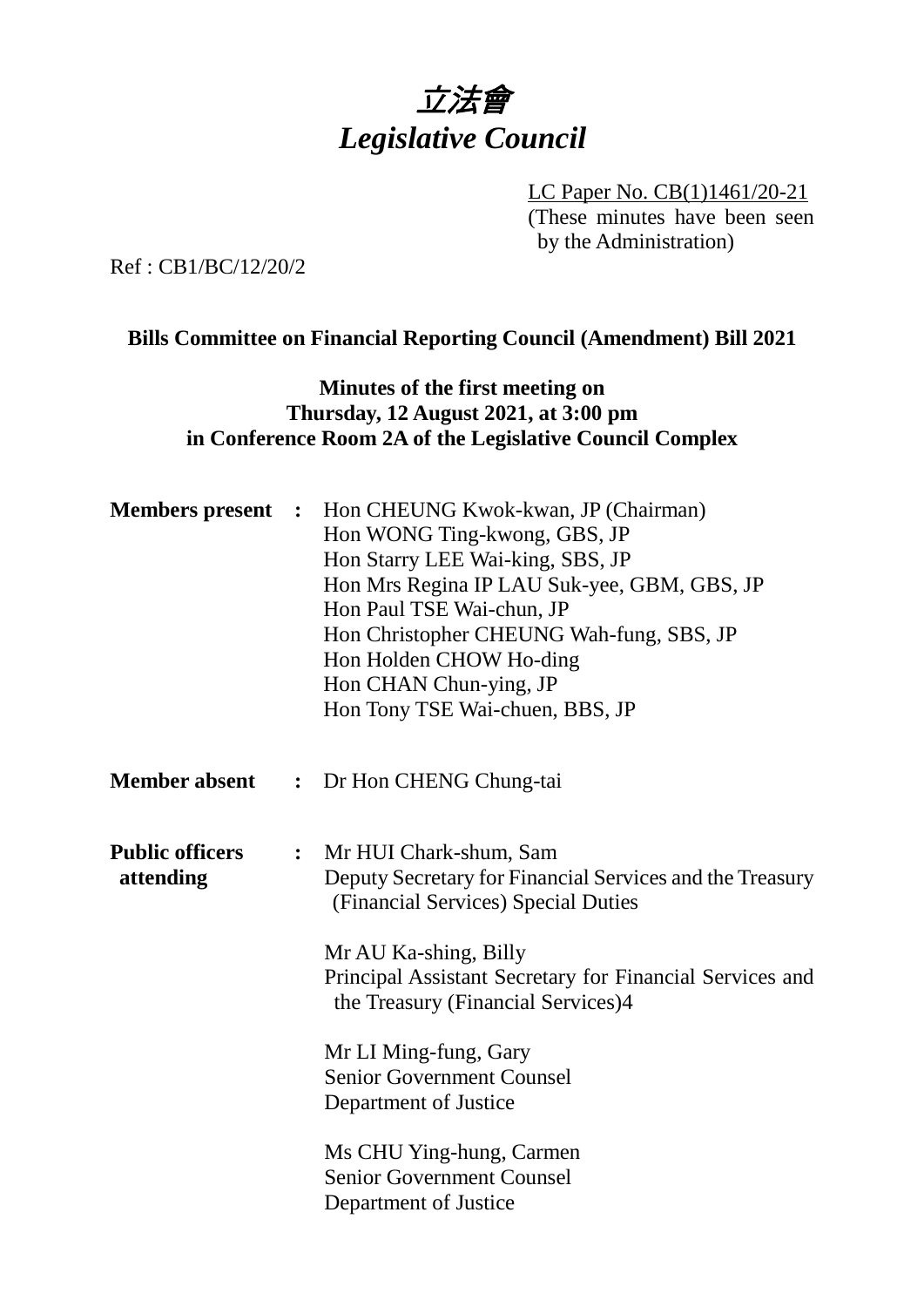| <b>Clerk in attendance:</b> Ms Connie SZETO | Chief Council Secretary (1)4                         |
|---------------------------------------------|------------------------------------------------------|
| <b>Staff in attendance:</b>                 | Miss Evelyn LEE<br><b>Assistant Legal Adviser 10</b> |
|                                             | Mr Hugo CHIU<br>Senior Council Secretary (1)4        |
|                                             | Ms Sharon CHAN<br>Legislative Assistant (1)4         |
|                                             | Ms Vivian CHAN<br>Clerical Assistant (1)4            |

#### Action

### **I Election of Chairman**

#### Election of Chairman

Mr WONG Ting-kwong, the member with the highest precedence among those who were present at the meeting, presided over the election of the Chairman of the Bills Committee and invited nominations for the chairmanship.

2. Mr CHEUNG Kwok-kwan was nominated by Mr CHAN Chun-ying and the nomination was seconded by Mr Christopher CHEUNG. Mr CHEUNG Kwok-kwan accepted the nomination. There being no other nomination, Mr WONG Ting-kwong declared that Mr CHEUNG Kwok-kwan was elected the Chairman of the Bills Committee. Mr CHEUNG then took the chair.

#### Election of Deputy Chairman

3. Members agreed that there was no need to elect a Deputy Chairman.

#### **II Meeting with the Administration**

 $(LC$  Paper No.  $CB(3)799/20-21$  — The Bill

File Ref: ACCT/2/1/2C — Legislative Council Brief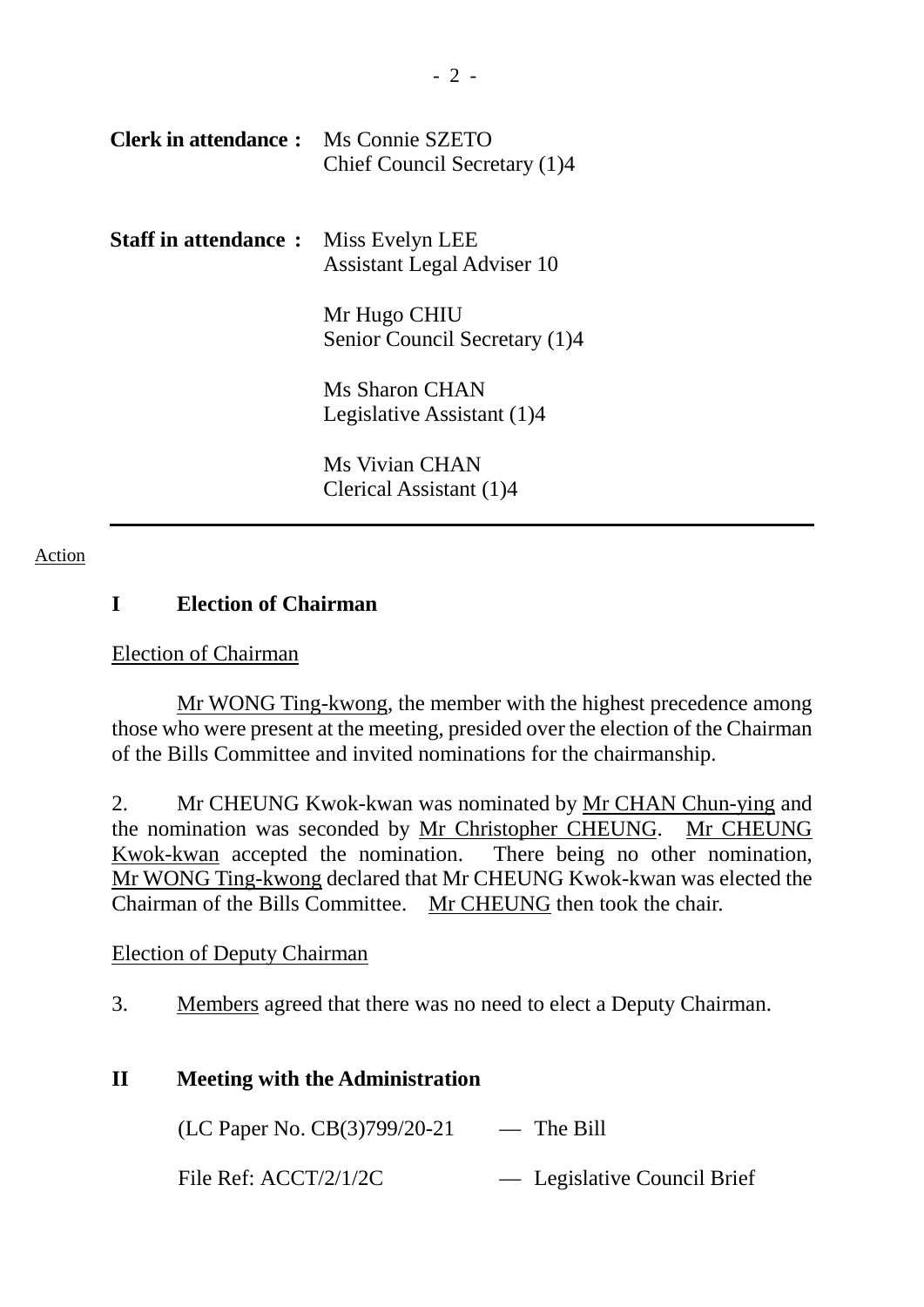LC Paper No. LS98/20-21 — Legal Service Division Report LC Paper No.  $CB(1)1197/20-21(01)$  — Marked-up copy of the Financial Reporting Council (Amendment) Bill 2021 prepared by the Legal Service Division

- LC Paper No.  $CB(1)1197/20-21(02)$  Background brief prepared by the Legislative Council **Secretariat**
- LC Paper No. CB(1)1197/20-21(03) Letter dated 11 August 2021 from the Legal Service Division to the Administration)

## Discussion

4. The Bills Committee deliberated (Index of proceedings attached at **Appendix**).

5. Ms Starry LEE declared that she was a member of the Hong Kong Institute of Certified Public Accountants ("HKICPA") and had worked on public interest entities ("PIEs") engagements.

## Follow-up actions to be taken by the Administration

## *Funding mechanism of the post-reform Financial Reporting Council*

6. The Administration was requested to provide information on its preliminary thinking on the funding mechanism of the post-reform Financial Reporting Council ("FRC"), including the proposed funding model and the considerations, and how to address the accounting profession's concern about a possible surge in the fees to be charged by FRC on the registration functions in relation to audit practitioners and practices and the securities investors' concern about FRC using the securities levy to subsidize FRC's expanded functions in regulating auditors of non-PIEs ("non-PIE auditors").

*Application of accounting and auditing standards by the post-reform Financial Reporting Council*

7. The Administration was requested to respond to a member's suggestion of providing FRC with flexibility in the application of accounting and auditing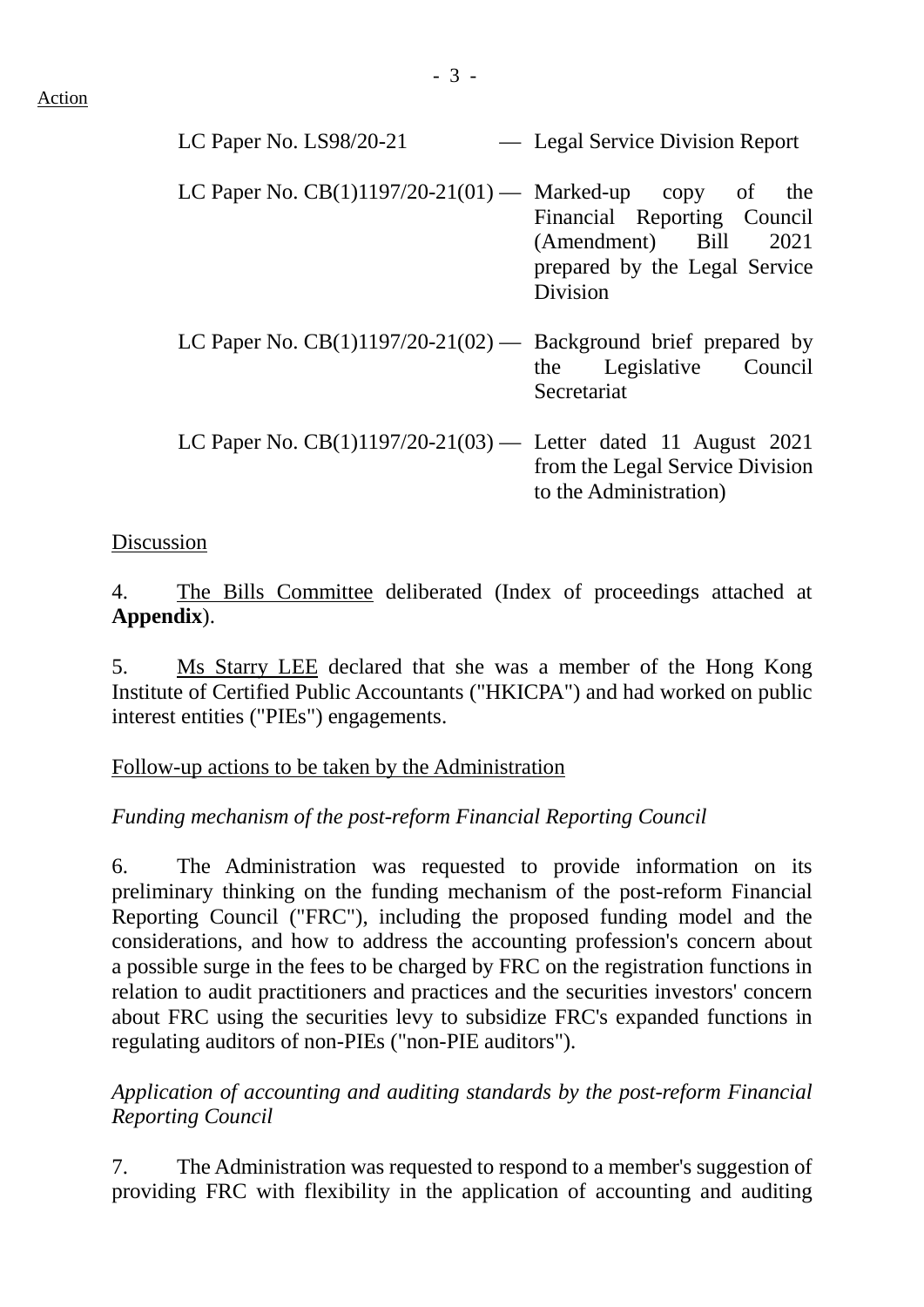standards not specified in the Professional Accountants Ordinance (Cap. 50) in regulating non-PIE auditors under the reformed new regime.

## *Development of the accounting profession*

8. The Administration was requested to provide the following information regarding the development of the accounting profession under the reformed new regime:

- (a) measures to prohibit the use of descriptions by individuals, firms or companies which attempted to mislead the public into believing that they were certified public accountants ("CPAs") or practice units registered with HKICPA or FRC;
- (b) measures to improve the working environment of CPAs/auditors (e.g. excessive working hours and increased workload arising from the incessant promulgation of new international accounting and auditing requirements); and
- (c) measures to enhance the competitiveness of small and medium sized accounting firm, and to help the local accounting profession to access the Mainland and overseas markets.

(*Post meeting note:* The Administration's written response was issued to members vide LC Paper No. CB(1)1262/20-21(02) on 27 August 2021.)

## **III Any other business**

## Invitation of views

9. Members agreed to invite written views on the Financial Reporting Council (Amendment) Bill 2021 by posting a notice on the website of the Legislative Council ("LegCo") for three weeks.

(*Post-meeting note*: The notice was posted on the LegCo website on 13 August 2021. Letters were also issued to the 18 District Councils on 16 August 2021 notifying them of the invitation.)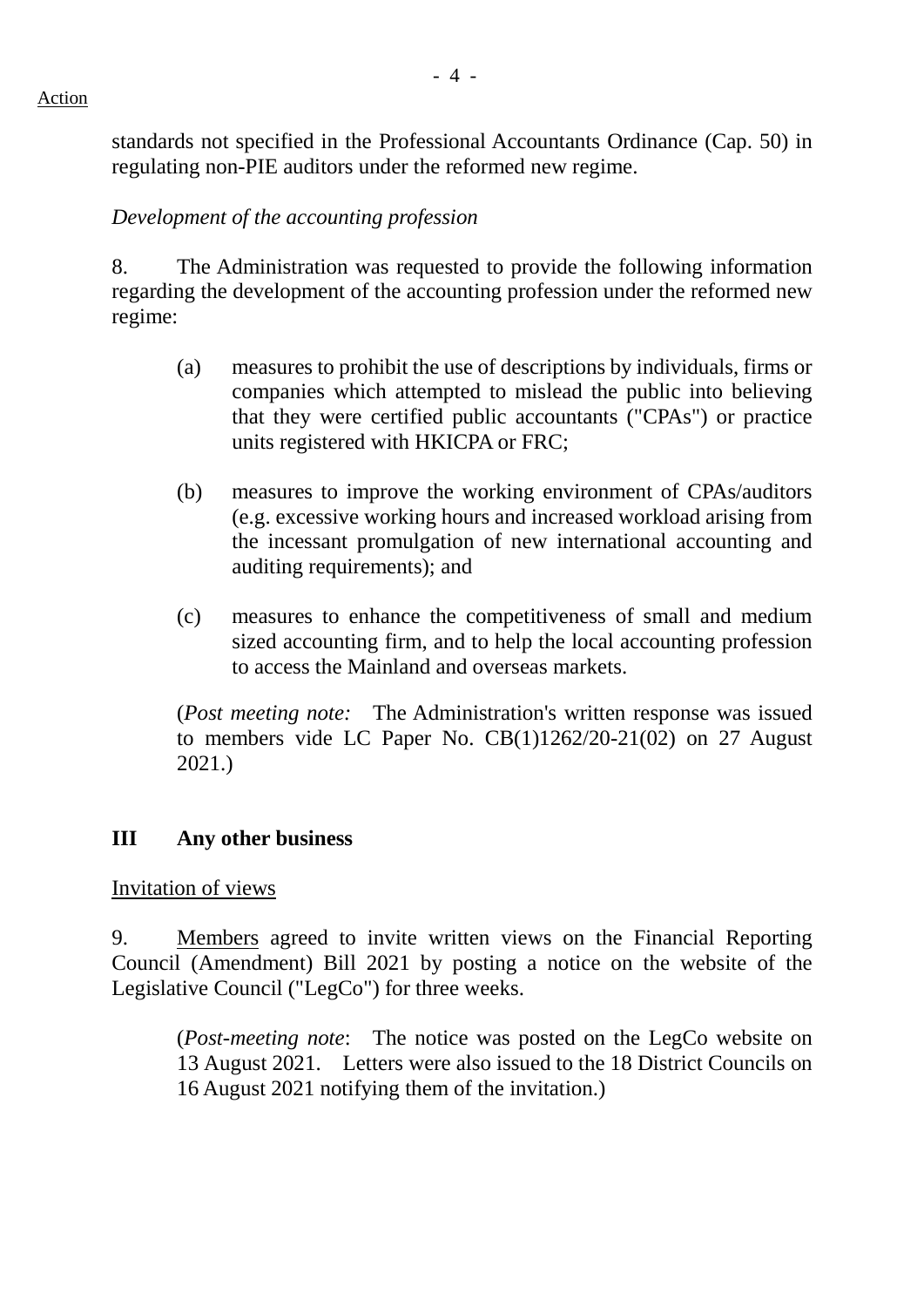Date of next meeting

10. Members agreed that the Bills Committee would meet once every two weeks. The Chairman said that he would work out the schedule of meetings with the Clerk.

(*Post-meeting note*: The second and third meetings of the Bills Committee were scheduled for 31 August 2021 at 2:30 pm and 14 September 2021 at 2:30 pm respectively. Members were informed of the meeting schedule vide LC Paper No. CB(1)1205/20-21 issued on 13 August 2021.)

11. There being no other business, the meeting ended at 5:00 pm.

Council Business Division 1 Legislative Council Secretariat 5 November 2021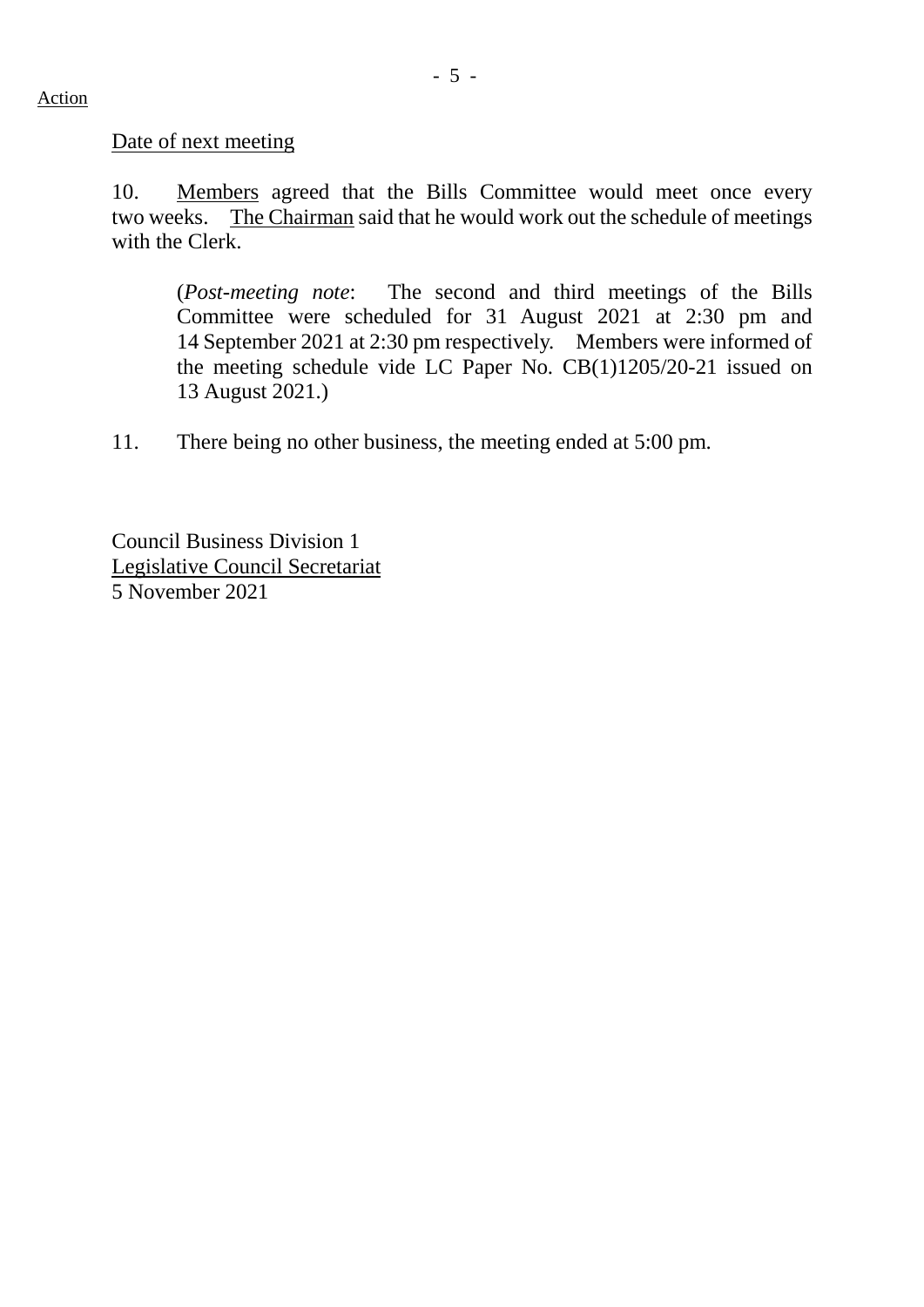# **Appendix**

## **Proceedings of the first meeting of the Bills Committee on Financial Reporting Council (Amendment) Bill 2021 on Thursday, 12 August 2021, at 3:00 pm in Conference Room 2A of the Legislative Council Complex**

| <b>Time</b><br><b>Marker</b> | <b>Speaker</b>                                                                                                            | Subject(s)                                                                                                                                                                                                                                                                                                                                                                                                                                                                                                                                                                                                                                                                                                                                                         | <b>Action</b><br><b>Required</b> |
|------------------------------|---------------------------------------------------------------------------------------------------------------------------|--------------------------------------------------------------------------------------------------------------------------------------------------------------------------------------------------------------------------------------------------------------------------------------------------------------------------------------------------------------------------------------------------------------------------------------------------------------------------------------------------------------------------------------------------------------------------------------------------------------------------------------------------------------------------------------------------------------------------------------------------------------------|----------------------------------|
|                              | <b>Agenda item I — Election of Chairman</b>                                                                               |                                                                                                                                                                                                                                                                                                                                                                                                                                                                                                                                                                                                                                                                                                                                                                    |                                  |
| $000402 -$<br>000601         | Mr WONG Ting-kwong<br>Mr CHAN Chun-ying<br>Christopher<br>Mr<br><b>CHEUNG</b><br>Ms Starry LEE<br>Mr CHEUNG Kwok-<br>kwan | <b>Election of Chairman</b>                                                                                                                                                                                                                                                                                                                                                                                                                                                                                                                                                                                                                                                                                                                                        |                                  |
|                              | Agenda item II — Meeting with the Administration                                                                          |                                                                                                                                                                                                                                                                                                                                                                                                                                                                                                                                                                                                                                                                                                                                                                    |                                  |
| $000602 -$<br>001942         | Chairman<br>Administration                                                                                                | Briefing by the Administration on the Financial<br>Reporting Council (Amendment) Bill 2021<br>("the Bill")                                                                                                                                                                                                                                                                                                                                                                                                                                                                                                                                                                                                                                                         |                                  |
| $001943 -$<br>002339         | Chairman<br>Ms Starry LEE<br>Mr<br>Christopher<br><b>CHEUNG</b>                                                           | Invitation of views and schedule of meetings                                                                                                                                                                                                                                                                                                                                                                                                                                                                                                                                                                                                                                                                                                                       |                                  |
| $002340 -$<br>003233         | Chairman<br>Mr CHAN Chun-ying<br>Administration                                                                           | Mr CHAN's enquiries about:<br>the timetable for commencing the Bill and<br>(a)<br>the relevant subsidiary legislation;<br>for<br>(b)<br>transferring<br>arrangements<br>information/records (including those on<br>disciplinary hearings) from the Hong Kong<br>Institute of Certified Public Accountants<br>("HKICPA") to the Financial Reporting<br>Council ("FRC"); and<br>the fit and proper requirement and<br>(c)<br>professional<br>continuing<br>development<br>("CPD") requirement for certified public<br>accountants ("CPAs") under the reformed<br>new regime.<br>The Administration responded as follows:<br>it was preparing the relevant subsidiary<br>(a)<br>legislation (which mainly related to the<br>transitional<br>arrangements) for tabling |                                  |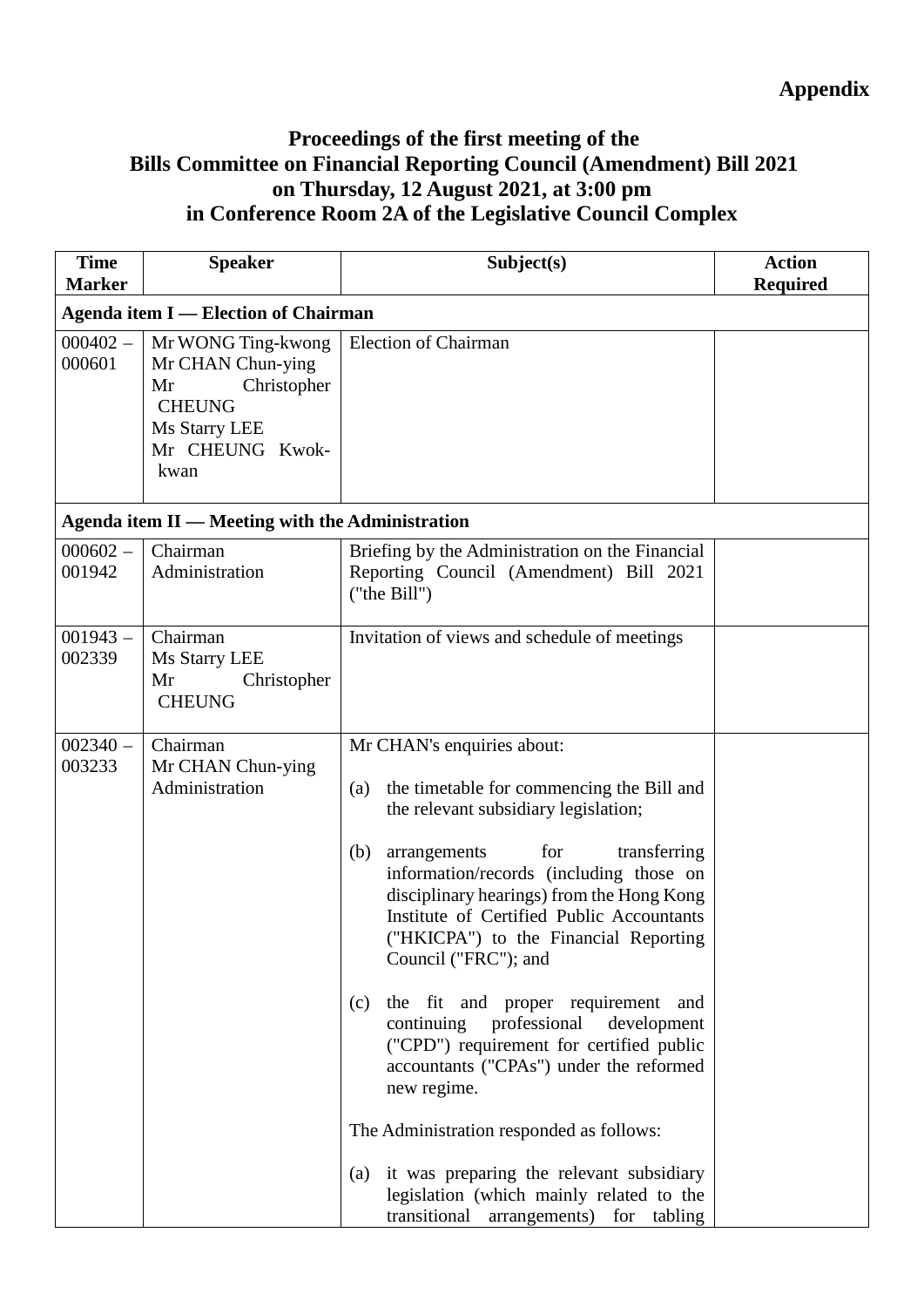| <b>Time</b>   | <b>Speaker</b>                  | Subject(s)                                                                                                                                                                                                                                                                                                                                                                                              | <b>Action</b>   |
|---------------|---------------------------------|---------------------------------------------------------------------------------------------------------------------------------------------------------------------------------------------------------------------------------------------------------------------------------------------------------------------------------------------------------------------------------------------------------|-----------------|
| <b>Marker</b> |                                 |                                                                                                                                                                                                                                                                                                                                                                                                         | <b>Required</b> |
|               |                                 | before the Legislative Council ("LegCo")<br>in the first half of 2022, and was liaising<br>HKICPA, FRC<br>relevant<br>with<br>and<br>stakeholders on the preparatory work for<br>the reformed new regime (including<br>developing a cooperation mechanism<br>between FRC and HKICPA). The actual<br>commencement of the Bill would be<br>determined having regard to the progress<br>of the above work; |                 |
|               |                                 | there would be a mechanism on the transfer<br>(b)<br>of relevant information/records (including<br>those on disciplinary hearings) from<br>HKICPA to FRC, and the detailed<br>arrangements would be specified in the<br>subsidiary legislation;                                                                                                                                                         |                 |
|               |                                 | HKICPA could continue to set fit and<br>(c)<br>proper requirements for the registration of<br>CPAs; and                                                                                                                                                                                                                                                                                                 |                 |
|               |                                 | HKICPA could continue to set CPD<br>(d)<br>requirements for the accounting profession<br>subject to FRC's oversight and FRC would<br>give instructions to HKICPA where<br>necessary to cater to the development<br>needs of the profession.                                                                                                                                                             |                 |
| $003234 -$    | Chairman                        | Mrs IP's enquiries about:                                                                                                                                                                                                                                                                                                                                                                               |                 |
| 003856        | Mrs Regina IP<br>Administration | factors HKICPA would take into account in<br>(a)<br>issuing practising certificates to CPAs<br>under the existing regime, and whether the<br>post-reform FRC would adopt similar<br>criteria;                                                                                                                                                                                                           |                 |
|               |                                 | how the post-reform FRC would oversee<br>(b)<br>HKICPA's function of conducting CPA<br>registration examinations;                                                                                                                                                                                                                                                                                       |                 |
|               |                                 | details of the regulatory regimes for the<br>(c)<br>accounting profession of comparable<br>overseas jurisdictions; and                                                                                                                                                                                                                                                                                  |                 |
|               |                                 | whether professionals, e.g. securities<br>(d)<br>dealers, in the financial services sector<br>were subject to similar arrangements of<br>separate attainment of professional and<br>practising qualifications ("separation of                                                                                                                                                                           |                 |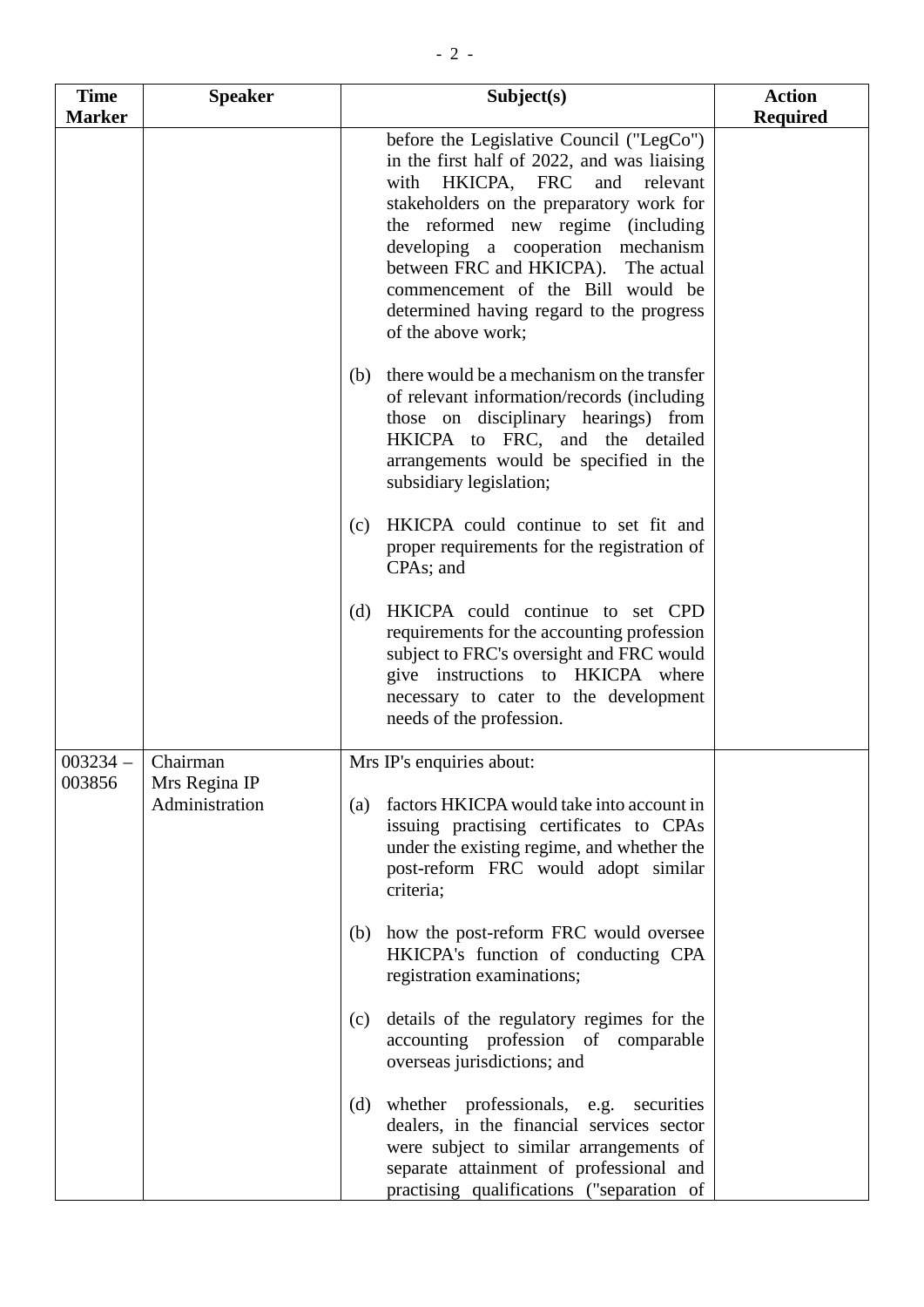| <b>Time</b>          | <b>Speaker</b>                      | Subject(s)                                                                                                                                                                                                                                                                                                                                               | <b>Action</b>   |
|----------------------|-------------------------------------|----------------------------------------------------------------------------------------------------------------------------------------------------------------------------------------------------------------------------------------------------------------------------------------------------------------------------------------------------------|-----------------|
| <b>Marker</b>        |                                     |                                                                                                                                                                                                                                                                                                                                                          | <b>Required</b> |
|                      |                                     | professional and practising qualifications<br>arrangement").                                                                                                                                                                                                                                                                                             |                 |
|                      |                                     | The Administration responded as follows:                                                                                                                                                                                                                                                                                                                 |                 |
|                      |                                     | in general, in deciding the issuance of<br>(a)<br>practising certificate to a qualified CPA,<br>HKICPA currently would consider whether<br>the CPA concerned was a fit and proper<br>person and whether he/she had met the<br>requirement in accounting experience. It<br>was envisaged that the post-reform FRC<br>would follow the practice of HKICPA; |                 |
|                      |                                     | (b) in conducting the fit and proper test for<br>a CPA, HKICPA and the post-reform FRC<br>would consider a host of factors including<br>integrity, criminal and bankruptcy records<br>of the applicant; and                                                                                                                                              |                 |
|                      |                                     | separation of professional<br>(c)<br>the<br>and<br>practising qualifications arrangement was<br>at the moment only applicable to the<br>accounting profession among the financial<br>services sectors.                                                                                                                                                   |                 |
| $003857 -$<br>014916 | Chairman<br>Mr Tony TSE             | Declaration of interest by Ms Starry LEE                                                                                                                                                                                                                                                                                                                 |                 |
|                      | Mr Holden CHOW<br>Ms Starry LEE     | Conformity with the Basic Law                                                                                                                                                                                                                                                                                                                            |                 |
|                      | Mr Christopher<br><b>CHEUNG</b>     | Mr TSE's views as follows:                                                                                                                                                                                                                                                                                                                               |                 |
|                      | Mr CHAN Chun-ying<br>Administration | the Administration should strike a proper<br>(a)<br>balance between upholding the principle of<br>professional autonomy as provided in<br>Article 142 of the Basic Law ("BL") and<br>enhancing the independence of the<br>regulatory regime for the accounting<br>profession; and                                                                        |                 |
|                      |                                     | the Administration should elaborate on the<br>(b)<br>issue of conformity of the reformed new<br>regime with Article 142 of BL.                                                                                                                                                                                                                           |                 |
|                      |                                     | The<br>Administration<br>responded<br>that<br>Article 142(3) of BL provided, among others,<br>that "the HKSAR Government shall continue to<br>the professional organizations<br>recognize<br>recognized prior to the establishment of the<br>Region, and these organizations may, on their<br>confer<br>professional<br>and<br>own,<br>assess            |                 |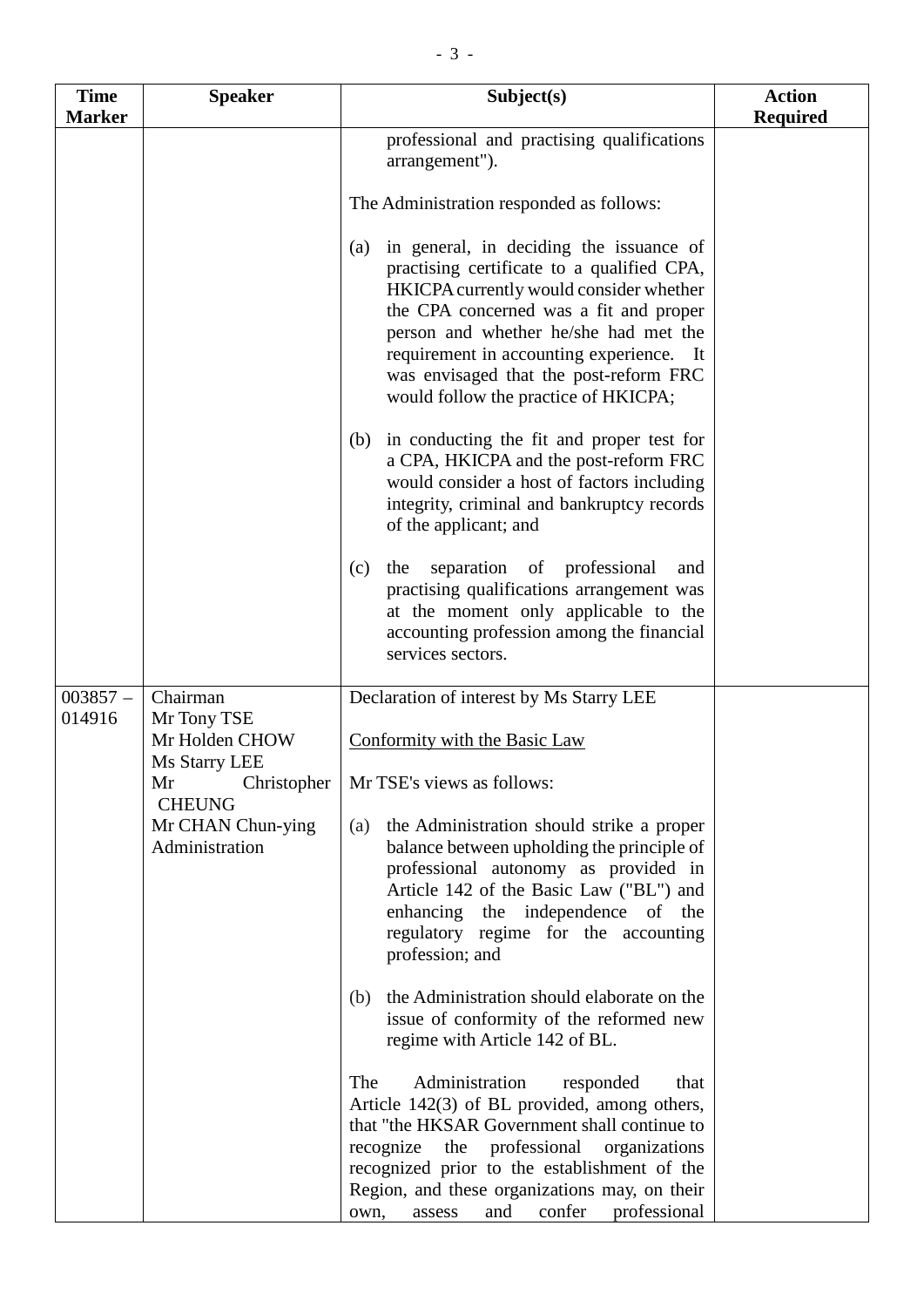| <b>Time</b><br><b>Marker</b> | <b>Speaker</b> | Subject(s)                                                                                                                                                                                                                                                                                                                                 | <b>Action</b><br><b>Required</b> |
|------------------------------|----------------|--------------------------------------------------------------------------------------------------------------------------------------------------------------------------------------------------------------------------------------------------------------------------------------------------------------------------------------------|----------------------------------|
|                              |                | qualifications". The reformed new regime<br>conformed with BL 142(3) as HKICPA would<br>remain the registration authority of CPAs with<br>responsibilities<br>such<br>as<br>conducting<br>examinations, setting CPD requirements and<br>relevant standards, etc., and had power to assess<br>and confer their professional qualifications. |                                  |
|                              |                | Regulatory work and power of the post-reform<br><b>Financial Reporting Council</b>                                                                                                                                                                                                                                                         |                                  |
|                              |                | Mr CHOW's views and enquiries as follows:                                                                                                                                                                                                                                                                                                  |                                  |
|                              |                | the accounting profession (particularly<br>(a)<br>small and medium practice units solely<br>working on engagements not involving<br>public interest entities ("PIEs")) had<br>expressed concern that they might be<br>subject to excessive regulation under the<br>reformed new regime;                                                    |                                  |
|                              |                | whether the maximum pecuniary penalty<br>(b)<br>for misconduct committed by auditors of<br>non-PIE engagements would be increased<br>from the current level of \$500,000, and<br>whether a breach of the regulatory<br>requirements set by the post-reform FRC<br>would be a criminal offence; and                                         |                                  |
|                              |                | how the post-reform FRC would handle<br>(c)<br>disciplinary matters of the accounting<br>profession, and whether the relevant<br>subsidiary legislation would specify the<br>composition of committee(s) of the<br>post-reform FRC responsible for handling<br>disciplinary matters.                                                       |                                  |
|                              |                | Mr TSE's views and enquiries as follows:                                                                                                                                                                                                                                                                                                   |                                  |
|                              |                | the Administration should explain whether<br>$\left( a\right)$<br>the post-reform FRC would<br>make<br>significant changes on matters, such as the<br>scope of its powers, and types and levels of<br>penalties, after implementation of the new<br>regime; and                                                                            |                                  |
|                              |                | how disagreement between FRC and<br>(b)<br>HKICPA on the handling of disciplinary<br>cases would be resolved under the<br>reformed new regime.                                                                                                                                                                                             |                                  |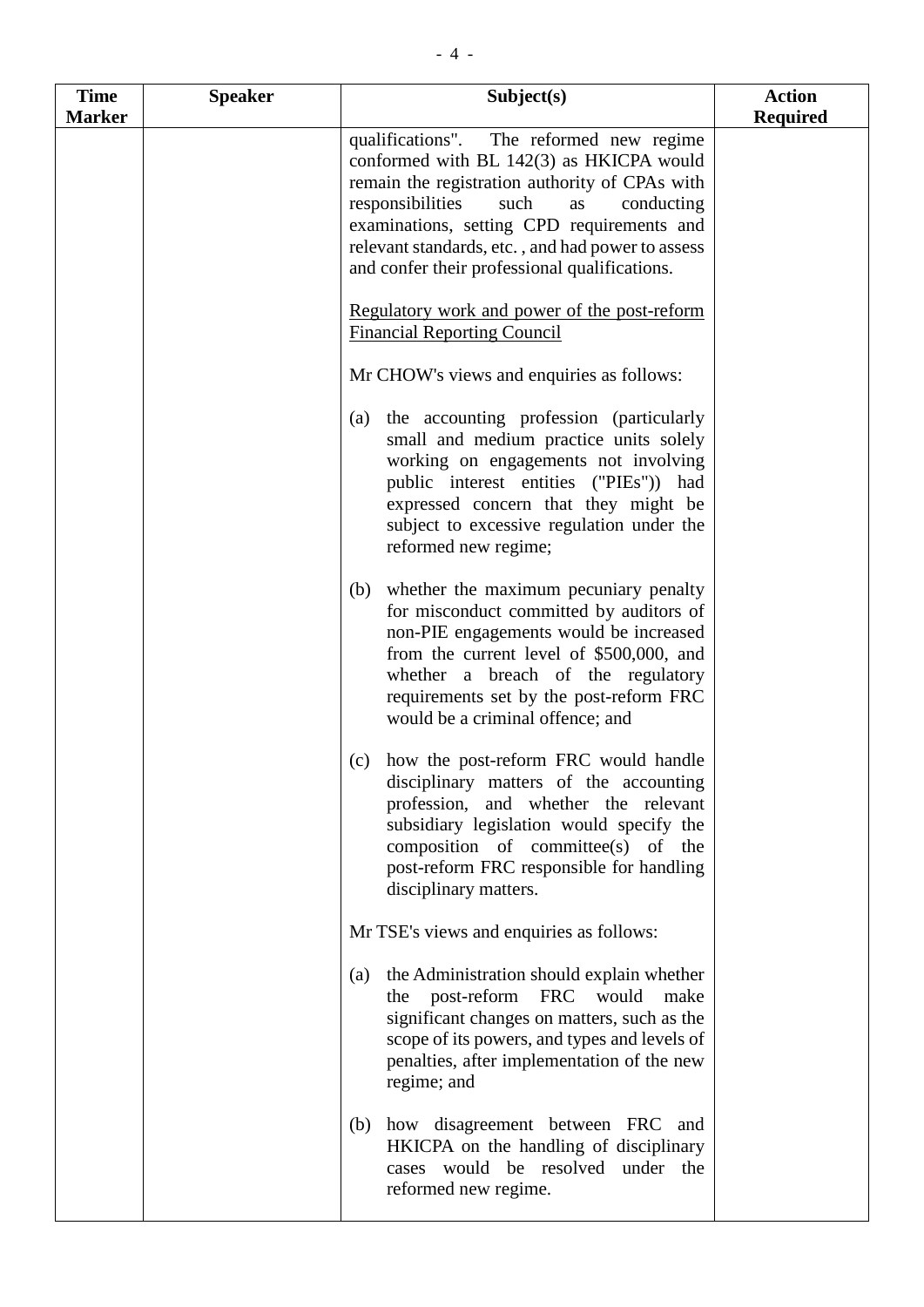| <b>Time</b>   | <b>Speaker</b> | Subject(s)                                                                                                                                                                                                                                                                                                                                                                                                           | <b>Action</b>   |
|---------------|----------------|----------------------------------------------------------------------------------------------------------------------------------------------------------------------------------------------------------------------------------------------------------------------------------------------------------------------------------------------------------------------------------------------------------------------|-----------------|
| <b>Marker</b> |                | The Administration responded as follows:                                                                                                                                                                                                                                                                                                                                                                             | <b>Required</b> |
|               |                | the post-reform FRC would adopt the<br>(a)<br>proportionality approach in carrying out its<br>regulatory work. For auditors and CPAs<br>not involved in PIE engagements, the<br>regulatory requirements applicable to them<br>and the consequences of non-compliance<br>would remain comparable to<br>those<br>currently provided in the Professional<br><b>Accountants</b><br>Ordinance<br>(Cap.<br>50)<br>("PAO"); |                 |
|               |                | it was not envisaged that the maximum<br>(b)<br>for<br>pecuniary<br>penalty<br>misconduct<br>involving practice units and CPAs who did<br>not conduct PIE engagements would be<br>increased to the current level for<br>misconduct involving PIE<br>auditors<br>$(i.e. \$10,000,000);$                                                                                                                               |                 |
|               |                | while all members of the FRC Board must<br>(c)<br>be non-practitioners, at least one-third of<br>the members would be appointed because<br>of their knowledge and experience in PIE<br>A statutory advisory<br>engagements.<br>committee consisting of practitioners,<br>service users and other stakeholders of the<br>accounting<br>profession<br>would<br>be<br>established to provide advice to FRC;             |                 |
|               |                | at present, when discharging its duties,<br>(d)<br>such as the disciplinary function over PIE<br>auditors, FRC could establish expert<br>groups/panels consisting of practitioners to<br>assist in the work;                                                                                                                                                                                                         |                 |
|               |                | the subsidiary legislation would mainly<br>(e)<br>provide for transitional arrangements.<br>The post-reform FRC would adopt the<br>procedures established under the Financial<br>Reporting Council Ordinance (Cap. 588)<br>("FRCO") for exercising the transferred<br>ensure impartiality<br>powers to<br>and<br>independence from the profession; and                                                               |                 |
|               |                | the Bill had specified a clear demarcation<br>(f)<br>of work between FRC and HKICPA, and it<br>was not envisaged that there would be<br>disagreement between the two parties.                                                                                                                                                                                                                                        |                 |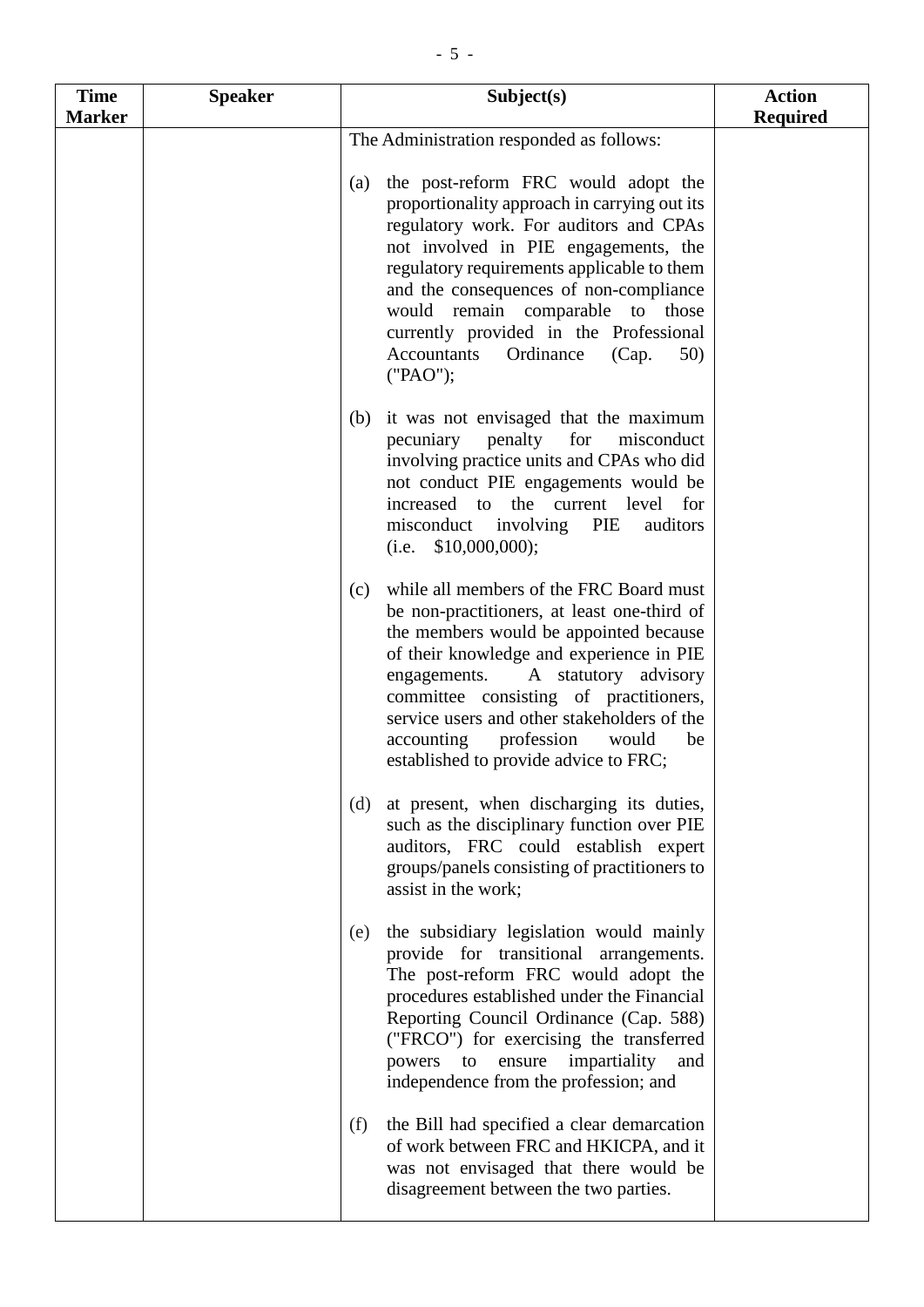| <b>Time</b><br><b>Marker</b> | <b>Speaker</b> | Subject(s)                                                                                                                                                                                                                                                                                                                                                                                                                                                                     | <b>Action</b><br><b>Required</b> |
|------------------------------|----------------|--------------------------------------------------------------------------------------------------------------------------------------------------------------------------------------------------------------------------------------------------------------------------------------------------------------------------------------------------------------------------------------------------------------------------------------------------------------------------------|----------------------------------|
|                              |                | Mr CHAN's views and enquiries as follows:                                                                                                                                                                                                                                                                                                                                                                                                                                      |                                  |
|                              |                | the Bill should include provisions on the<br>(a)<br>transfer of relevant information/records<br>from HKICPA to FRC which could<br>facilitate the preparatory work of the<br>reformed new regime;                                                                                                                                                                                                                                                                               |                                  |
|                              |                | the Bill should explicitly specify that FRC<br>(b)<br>could (i) conduct fit and proper test; and<br>(ii) set CPD requirements;                                                                                                                                                                                                                                                                                                                                                 |                                  |
|                              |                | whether the post-reform FRC could apply<br>(c)<br>accounting and auditing standards other<br>than those specified in PAO in regulating<br>non-PIE auditors; and                                                                                                                                                                                                                                                                                                                |                                  |
|                              |                | whether the post-reform FRC had the<br>(d)<br>power to revoke the registration of a local<br>PIE auditor.                                                                                                                                                                                                                                                                                                                                                                      |                                  |
|                              |                | The Administration responded as follows:                                                                                                                                                                                                                                                                                                                                                                                                                                       |                                  |
|                              |                | there were provisions in the Bill requiring<br>(a)<br>HKICPA to provide information to FRC<br>which the latter considered necessary.<br>The implementation details would be set<br>out in the relevant subsidiary legislation;<br>and                                                                                                                                                                                                                                          |                                  |
|                              |                | (b) the post-reform FRC would be responsible<br>for the registration of local PIE auditors.<br>Any party aggrieved by FRC's decision on<br>a registration application could appeal to<br>the Accounting and Financial Reporting<br>Review Tribunal.                                                                                                                                                                                                                            |                                  |
|                              |                | In response to Mr TSE's enquiries, the<br>Administration responded that:                                                                                                                                                                                                                                                                                                                                                                                                       |                                  |
|                              |                | the reform introduced by the Financial<br>(a)<br>Reporting<br>Council (Amendment)<br>Ordinance 2019 ("the 2019 Amendment<br>Ordinance")<br>only<br>transferred<br>the<br>regulatory powers relevant to PIE auditors<br>to FRC.<br>Individual practice units and<br>CPAs were subject to separate inspections<br>by FRC and HKICPA in accordance with<br>FRCO and PAO respectively for their<br>quality control systems which were<br>likewise<br>applicable for<br>both<br>PIE |                                  |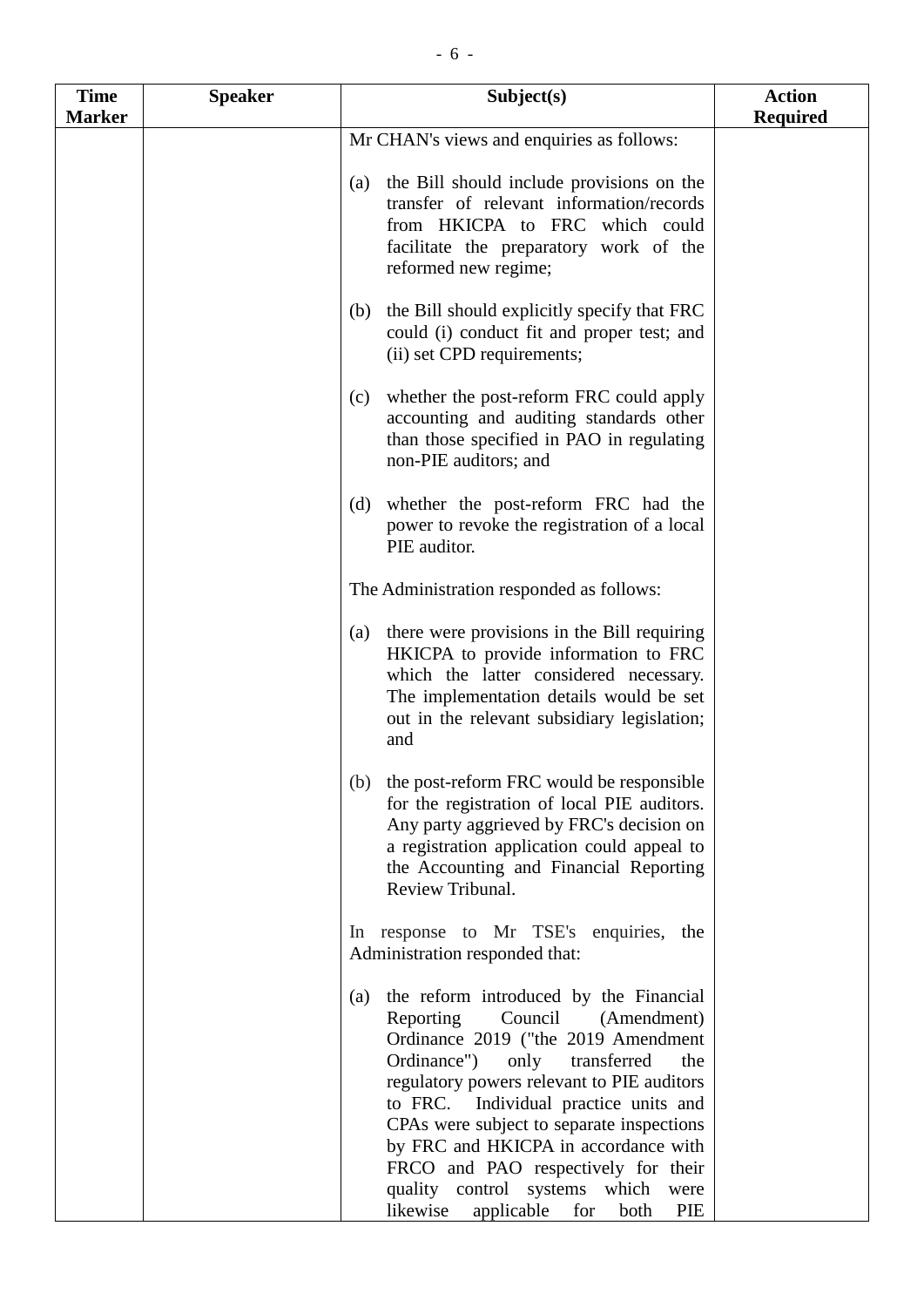| <b>Time</b>   | <b>Speaker</b> | Subject(s)                                                                                                                                                                                                                                                                                                                                                          | <b>Action</b>   |
|---------------|----------------|---------------------------------------------------------------------------------------------------------------------------------------------------------------------------------------------------------------------------------------------------------------------------------------------------------------------------------------------------------------------|-----------------|
| <b>Marker</b> |                |                                                                                                                                                                                                                                                                                                                                                                     | <b>Required</b> |
|               |                | engagements and all other engagements.<br>The arrangement had led to inefficient use<br>of resources and unnecessary compliance<br>burden;                                                                                                                                                                                                                          |                 |
|               |                | while FRC had assumed regulatory<br>(b)<br>functions over local PIE auditors, HKICPA<br>was still responsible for the registration<br>which resulted in a fragmented approach in<br>regulation; and                                                                                                                                                                 |                 |
|               |                | it was envisaged that the reformed new<br>(c)<br>regime could reduce compliance burden of<br>the accounting profession and enhance<br>efficiency in regulation.                                                                                                                                                                                                     |                 |
|               |                | Funding mechanism of the<br>post-reform<br><b>Financial Reporting Council</b>                                                                                                                                                                                                                                                                                       |                 |
|               |                | Ms LEE's views and enquiries as follows:                                                                                                                                                                                                                                                                                                                            |                 |
|               |                | the accounting profession (particularly<br>(a)<br>small and medium practice units) was<br>concerned about the fees to be charged by<br>the post-reform FRC; and                                                                                                                                                                                                     |                 |
|               |                | whether the post-reform FRC could<br>(b)<br>undertake not to increase its fees for<br>a certain period of time after the<br>implementation of the reformed new<br>regime.                                                                                                                                                                                           |                 |
|               |                | The Administration responded as follows:                                                                                                                                                                                                                                                                                                                            |                 |
|               |                | a seed capital of \$400 million was injected<br>(a)<br>into FRC in 2019 to help it migrate to the<br>PIE auditor regulatory regime before FRC<br>started collecting levies from 1 January<br>2022. It was estimated that the unspent<br>balance of the seed capital could help fund<br>FRC's expanded functions in the initial<br>years of the reformed new regime; |                 |
|               |                | the Administration would review FRC's<br>(b)<br>funding arrangement under the reformed<br>new regime<br>the premise<br>on<br>that<br>no additional compliance burden would be<br>created to the accounting profession.<br>Pending conclusion of the review, FRC<br>would not charge fees for the issuance of                                                        |                 |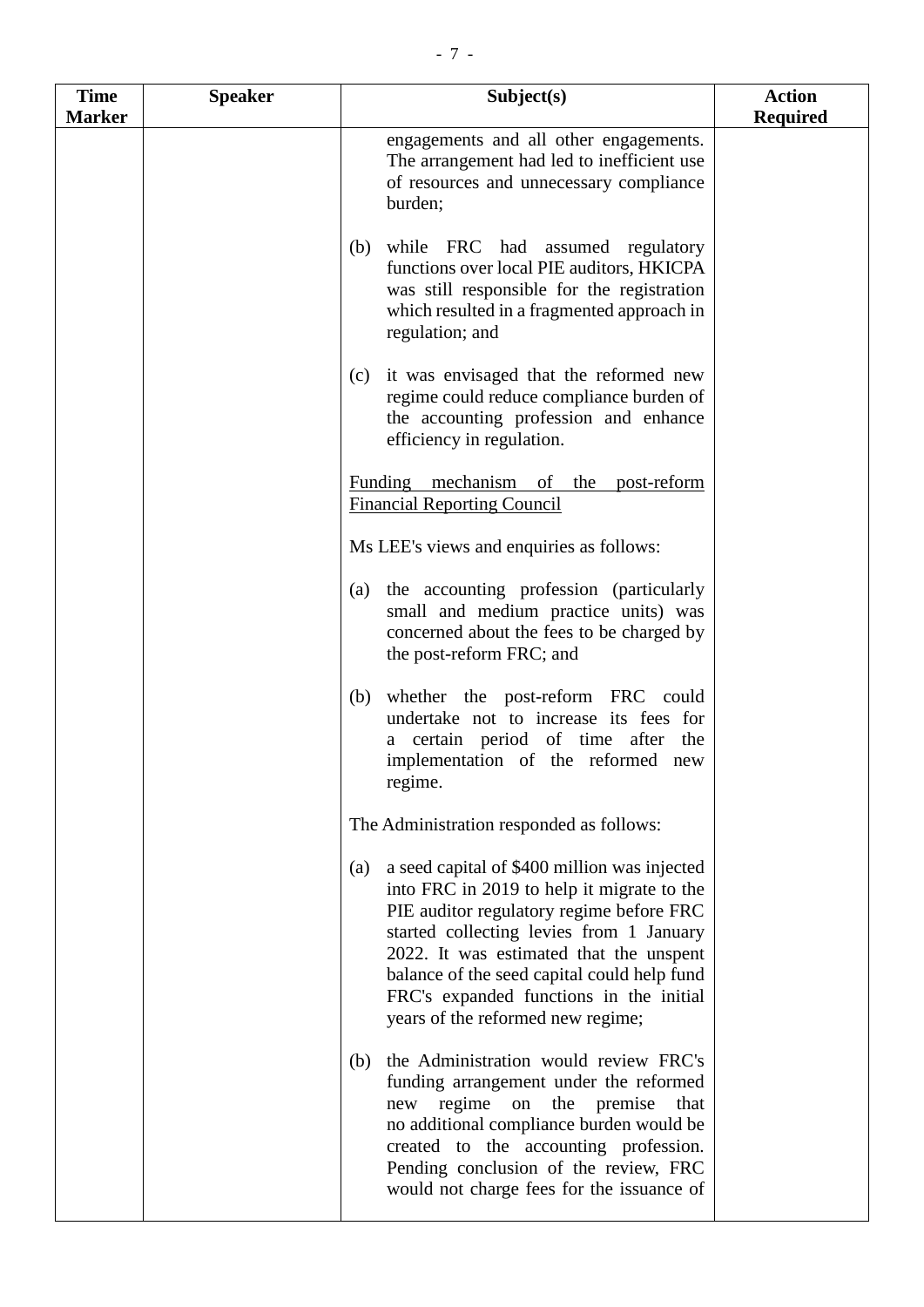| <b>Time</b><br><b>Marker</b> | <b>Speaker</b> | Subject(s)                                                                                                                                                                                                                                                                                                                                                                                                                                                                                                                                                                                                | <b>Action</b><br>Required                                                       |
|------------------------------|----------------|-----------------------------------------------------------------------------------------------------------------------------------------------------------------------------------------------------------------------------------------------------------------------------------------------------------------------------------------------------------------------------------------------------------------------------------------------------------------------------------------------------------------------------------------------------------------------------------------------------------|---------------------------------------------------------------------------------|
|                              |                | practising certificates and registration of<br>CPA firms and corporate practices; and                                                                                                                                                                                                                                                                                                                                                                                                                                                                                                                     |                                                                                 |
|                              |                | the post-reform FRC would have regard to<br>(c)<br>HKICPA's existing fee levels in preparing<br>its budgets and manpower plans.                                                                                                                                                                                                                                                                                                                                                                                                                                                                           |                                                                                 |
|                              |                | Mr CHEUNG's view and enquiry as follows:                                                                                                                                                                                                                                                                                                                                                                                                                                                                                                                                                                  |                                                                                 |
|                              |                | <b>FRC</b><br>empowered<br>under<br>(a)<br>was<br>the<br>2019 Amendment Ordinance to collect<br>levies on securities transactions (to be paid<br>by sellers and purchasers of securities) on<br>the ground that enhancement in the PIE<br>auditor regulatory regime could better<br>ensure the integrity of financial reports of<br>listed companies and thereby increase<br>protection for investors.<br>It was not<br>justifiable to use the levy on securities<br>transactions to subsidize FRC's expanded<br>responsibilities which would mainly relate<br>to the regulation of non-PIE auditors; and |                                                                                 |
|                              |                | whether FRC would consider reducing or<br>(b)<br>suspending the<br>levy<br>securities<br>on<br>transactions if the market turnover had<br>remained high for a long period of time.                                                                                                                                                                                                                                                                                                                                                                                                                        |                                                                                 |
|                              |                | The Administration responded as follows:                                                                                                                                                                                                                                                                                                                                                                                                                                                                                                                                                                  |                                                                                 |
|                              |                | FRCO had stipulated a mechanism for<br>(a)<br>adjusting FRC's levies;                                                                                                                                                                                                                                                                                                                                                                                                                                                                                                                                     |                                                                                 |
|                              |                | FRC's current levies were designed for<br>(b)<br>funding FRC's regulatory<br>functions<br>relating to PIE engagements.<br>Separate<br>consideration would be given to the<br>funding arrangement for its expanded<br>functions<br>non-PIE<br>relating<br>to<br>engagements; and                                                                                                                                                                                                                                                                                                                           |                                                                                 |
|                              |                | the reformed new regime could enhance<br>(c)<br>corporate governance in Hong Kong,<br>which in turn would benefit the financial<br>market as a whole.                                                                                                                                                                                                                                                                                                                                                                                                                                                     |                                                                                 |
|                              |                | At the request of Ms LEE and Mr CHEUNG,<br>the Administration was required to provide<br>information on its preliminary thinking on the<br>funding mechanism of the post-reform FRC,<br>including the proposed funding model and the                                                                                                                                                                                                                                                                                                                                                                      | The<br>Administration to<br>take action as per<br>paragraph 6 of the<br>minutes |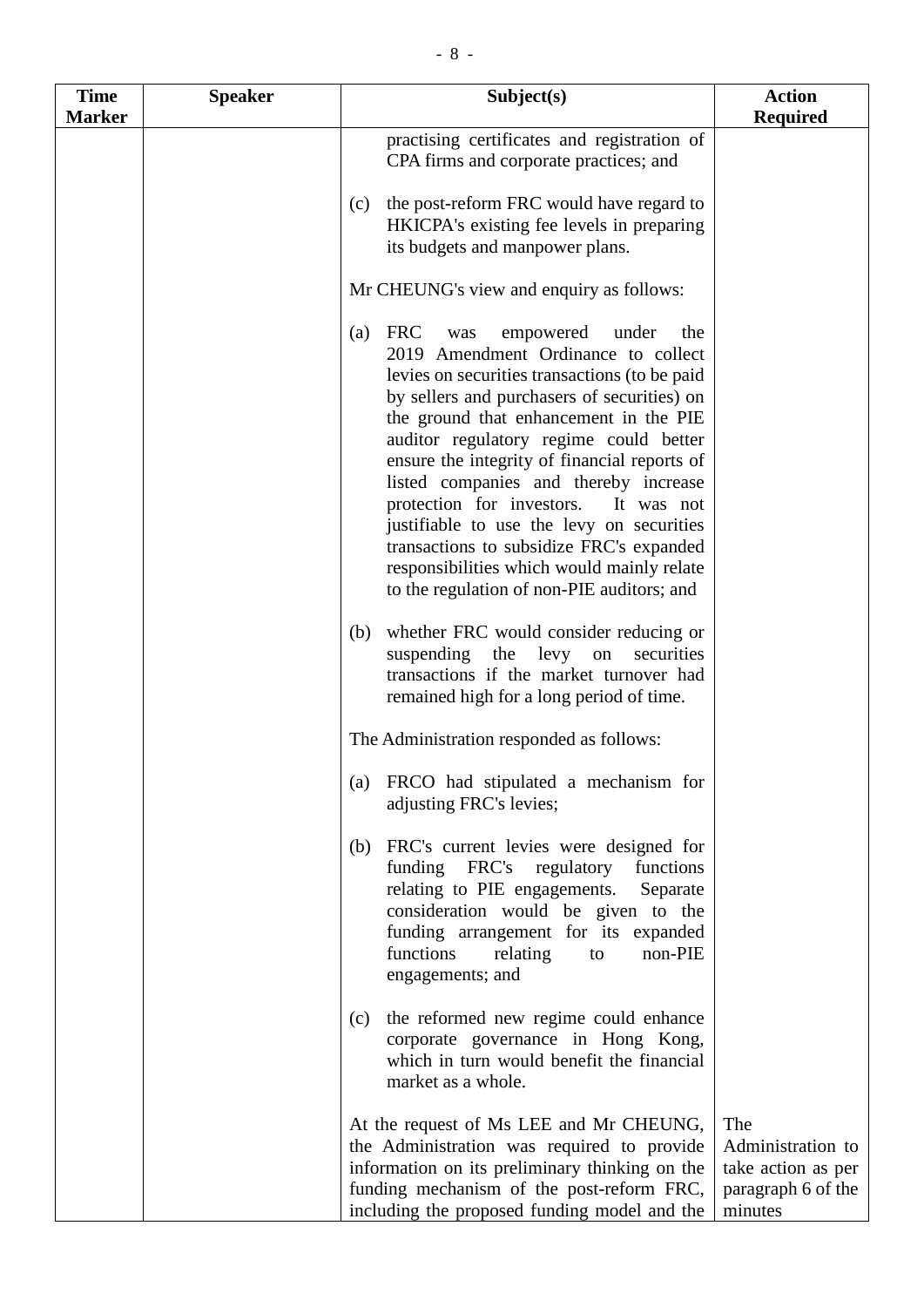| <b>Time</b>   | <b>Speaker</b> | Subject(s)                                                                                                                                                                                                                                                                                                                                                                                                                                                                                                                                                                                                                                                                                                                                                                                                                                                              | <b>Action</b>   |
|---------------|----------------|-------------------------------------------------------------------------------------------------------------------------------------------------------------------------------------------------------------------------------------------------------------------------------------------------------------------------------------------------------------------------------------------------------------------------------------------------------------------------------------------------------------------------------------------------------------------------------------------------------------------------------------------------------------------------------------------------------------------------------------------------------------------------------------------------------------------------------------------------------------------------|-----------------|
| <b>Marker</b> |                | considerations,<br>and how to address<br>the<br>accounting profession's<br>concern<br>about<br>a possible surge in the fees to be charged by<br>FRC on the registration functions in relation to<br>audit practitioners and practices and the<br>securities investors' concern about FRC using<br>the securities levy to subsidize FRC's expanded<br>functions in regulating non-PIE auditors.                                                                                                                                                                                                                                                                                                                                                                                                                                                                          | <b>Required</b> |
|               |                | <b>Transitional arrangements</b><br>The Chairman enquired how the post-reform                                                                                                                                                                                                                                                                                                                                                                                                                                                                                                                                                                                                                                                                                                                                                                                           |                 |
|               |                | FRC would handle outstanding disciplinary<br>cases of HKICPA.                                                                                                                                                                                                                                                                                                                                                                                                                                                                                                                                                                                                                                                                                                                                                                                                           |                 |
|               |                | Mr CHEUNG enquired how FRC would resolve<br>disagreement with HKICPA in handling<br>outstanding disciplinary cases.                                                                                                                                                                                                                                                                                                                                                                                                                                                                                                                                                                                                                                                                                                                                                     |                 |
|               |                | Mr TSE opined that the Administration should<br>consider<br>specifying<br>the<br>implementation<br>framework/principles<br>of<br>the<br>transitional<br>arrangements in the Bill.                                                                                                                                                                                                                                                                                                                                                                                                                                                                                                                                                                                                                                                                                       |                 |
|               |                | The Administration responded as follows:                                                                                                                                                                                                                                                                                                                                                                                                                                                                                                                                                                                                                                                                                                                                                                                                                                |                 |
|               |                | for investigation and disciplinary cases,<br>(a)<br>any proceedings carried out under PAO<br>which had not been completed on the<br>commencement date of the reformed new<br>regime would continue to be conducted<br>under the PAO mechanism. The result of<br>an investigation conducted in accordance<br>with the PAO mechanism would then be<br>referred to FRC for follow-up action.<br>Any new cases that came up after the<br>commencement date of the reformed new<br>regime, irrespective of whether the<br>engagements which were the subjects of<br>these cases were conducted before the<br>commencement, would be handled by<br>FRC. In other words, FRC would also take<br>up new cases of the inspection and<br>disciplinary work for PIE engagements<br>completed before the commencement of<br>the PIE auditor regulatory regime on<br>1 October 2019; |                 |
|               |                | formulating<br>(b)<br>the<br>transitional<br>in<br>arrangements, the Administration would<br>aim to prevent the same case being handled                                                                                                                                                                                                                                                                                                                                                                                                                                                                                                                                                                                                                                                                                                                                 |                 |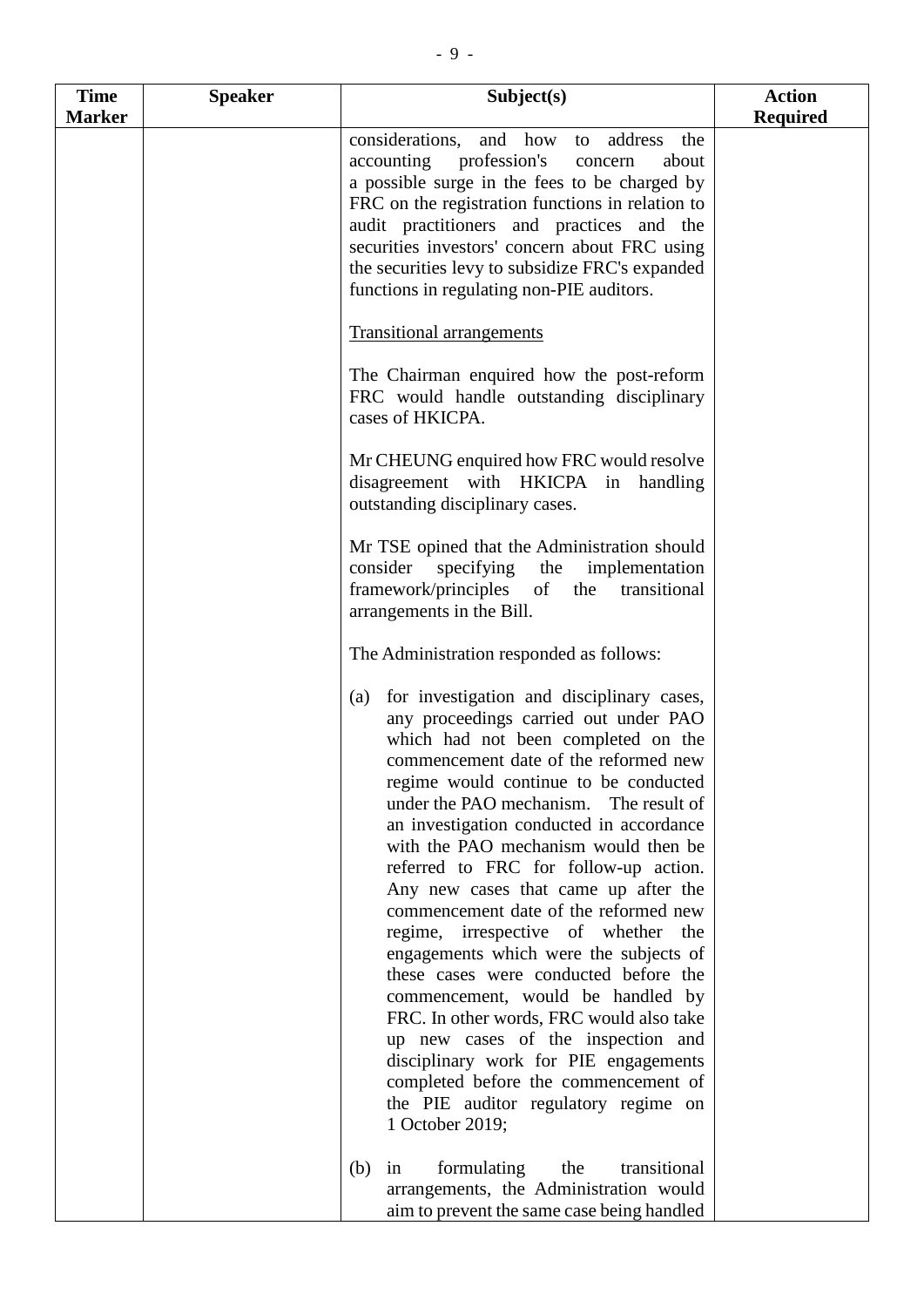| <b>Time</b>   | <b>Speaker</b> | Subject(s)                                                                                                                                                                                                                                                                          | <b>Action</b>                                                                   |
|---------------|----------------|-------------------------------------------------------------------------------------------------------------------------------------------------------------------------------------------------------------------------------------------------------------------------------------|---------------------------------------------------------------------------------|
| <b>Marker</b> |                |                                                                                                                                                                                                                                                                                     | <b>Required</b>                                                                 |
|               |                | by both FRC and HKICPA at the same<br>time; and resultantly causing a party to be<br>subject to similar investigation<br>and<br>disciplinary proceedings twice; and                                                                                                                 |                                                                                 |
|               |                | details of the transitional arrangements<br>(c)<br>would be set out in the relevant subsidiary<br>legislation.                                                                                                                                                                      |                                                                                 |
|               |                | Development of the accounting profession                                                                                                                                                                                                                                            |                                                                                 |
|               |                | Mr CHOW's and Ms LEE's views that the<br>post-reform FRC should, apart from discharging<br>its regulatory functions, help promote the<br>further development of the profession.                                                                                                     |                                                                                 |
|               |                | At the request of Ms LEE, the Administration<br>was required to provide the<br>following<br>information regarding the development of the<br>accounting profession under the reformed new<br>regime:                                                                                 | The<br>Administration to<br>take action as per<br>paragraph 8 of the<br>minutes |
|               |                | measures to prohibit the use of descriptions<br>(a)<br>by individuals, firms or companies which<br>attempted to mislead the public into<br>believing that they were CPAs or practice<br>units registered with HKICPA or FRC;                                                        |                                                                                 |
|               |                | improve<br>the<br>working<br>(b)<br>measures<br>to<br>of<br>CPAs/auditors<br>environment<br>(e.g. excessive working<br>hours<br>and<br>increased workload arising from the<br>of<br>promulgation<br>incessant<br>new<br>international accounting and auditing<br>requirements); and |                                                                                 |
|               |                | measures to enhance the competitiveness<br>(c)<br>of small and medium sized accounting<br>firm, and to help the local accounting<br>profession to access the Mainland and<br>overseas markets.                                                                                      |                                                                                 |
|               |                | The Administration responded as follows:                                                                                                                                                                                                                                            |                                                                                 |
|               |                | upon implementation of the reformed new<br>(a)<br>regime,<br><b>HKICPA</b><br>could<br>focus<br><sub>on</sub><br>promoting the development of<br>the<br>accounting profession, and FRC would<br>collaborate with HKICPA on the matter;                                              |                                                                                 |
|               |                | some existing restrictions on the use of<br>(b)<br>misleading descriptions as provided in                                                                                                                                                                                           |                                                                                 |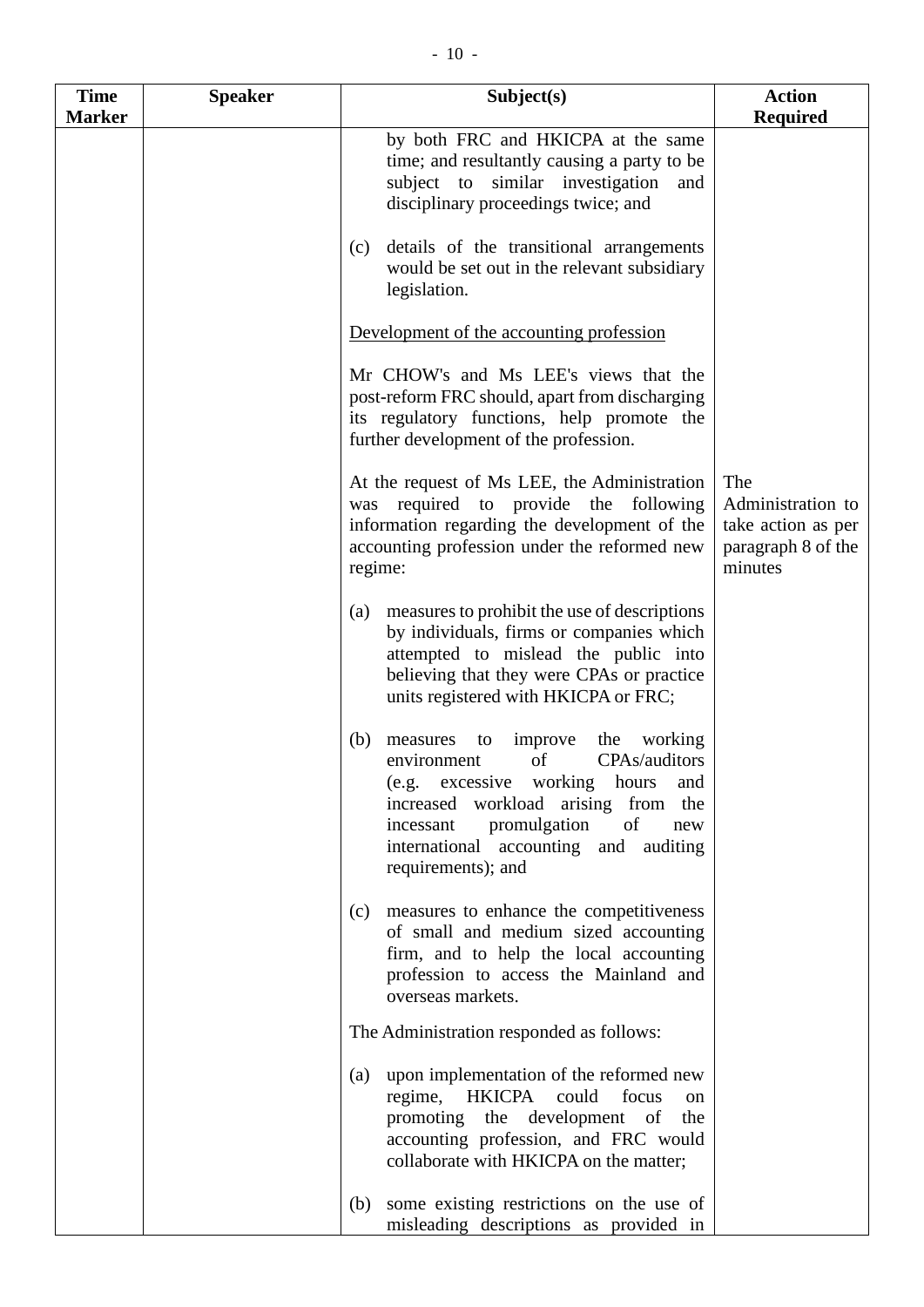| <b>Time</b><br><b>Marker</b> | <b>Speaker</b>                              | Subject(s)                                                                                                                                                                                                                                                                                                                                                                                                                                                                                                                                                                                                                                                                                                                                                    | <b>Action</b><br><b>Required</b> |
|------------------------------|---------------------------------------------|---------------------------------------------------------------------------------------------------------------------------------------------------------------------------------------------------------------------------------------------------------------------------------------------------------------------------------------------------------------------------------------------------------------------------------------------------------------------------------------------------------------------------------------------------------------------------------------------------------------------------------------------------------------------------------------------------------------------------------------------------------------|----------------------------------|
|                              |                                             | PAO would be included in FRCO.<br>The<br>Professional Accountants (Amendment)<br>Bill 2018 (a Members' Bill) which sought<br>to amend PAO to tighten restrictions on the<br>of misleading descriptions<br>use<br>by<br>individuals, firms and companies that were<br>not CPAs or practice units registered under<br>PAO was voted down by LegCo in<br>The Administration would<br>May 2020.<br>consider how to tackle the issue in<br>consultation with stakeholders;<br>the Administration was liaising with the<br>(c)<br>relevant Mainland authorities on measures<br>to facilitate the practices by Hong Kong<br>accounting professionals in the Mainland<br>(particularly<br>the<br><sub>in</sub><br>Guangdong-Hong Kong-Macao Greater<br>Bay Area); and |                                  |
|                              |                                             | the Administration would continue to liaise<br>(d)<br>with relevant stakeholders on measures to<br>promote further development of the<br>accounting profession.                                                                                                                                                                                                                                                                                                                                                                                                                                                                                                                                                                                               |                                  |
| $014918 -$<br>015542         | Chairman<br>Mrs Regina IP<br>Administration | enquired about new<br>Mrs IP<br>manpower<br>requirement of the post-reform FRC, and<br>reiterated her enquiries about:                                                                                                                                                                                                                                                                                                                                                                                                                                                                                                                                                                                                                                        |                                  |
|                              |                                             | how the post-reform FRC would oversee<br>(a)<br>HKICPA's function of conducting CPA<br>registration examinations; and                                                                                                                                                                                                                                                                                                                                                                                                                                                                                                                                                                                                                                         |                                  |
|                              |                                             | whether there was similar separation of<br>(b)<br>professional qualifications and practising<br>arrangements for other services providers<br>in the financial services sector.                                                                                                                                                                                                                                                                                                                                                                                                                                                                                                                                                                                |                                  |
|                              |                                             | The Administration responded that:                                                                                                                                                                                                                                                                                                                                                                                                                                                                                                                                                                                                                                                                                                                            |                                  |
|                              |                                             | in overseeing HKICPA's examination<br>(a)<br>function, the post-reform FRC would<br>review whether the examinations had<br>complied with the relevant international<br>standards and were conducted in an<br>impartial manner;                                                                                                                                                                                                                                                                                                                                                                                                                                                                                                                                |                                  |
|                              |                                             | FRC currently had around 50 staff<br>(b)<br>FRC would review its<br>members.<br>manpower requirement under the reformed<br>new regime and liaise with HKICPA in                                                                                                                                                                                                                                                                                                                                                                                                                                                                                                                                                                                               |                                  |